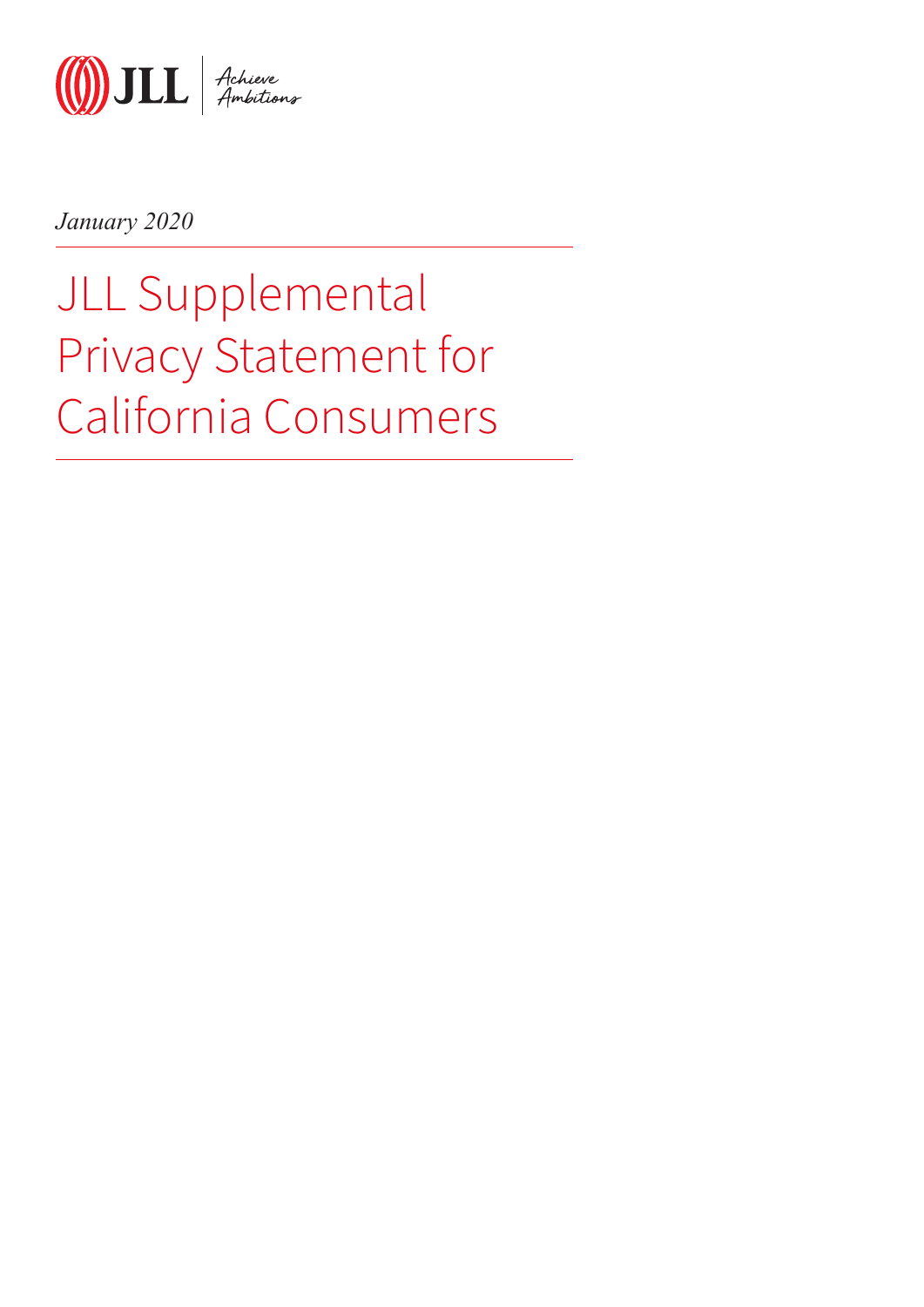# JLL Supplemental Privacy Statement for California Consumers

#### Why?

The California Consumer Privacy Act of 2018 (CCPA) gives California residents the right to know what personal information Jones Lang LaSalle (JLL), together with its subsidiaries and affiliates collects about them, including whether it is being sold or disclosed to third parties. JLL does not sell or disclose personal information to third parties without a business agreement. The CCPA also grants certain rights to California residents, including the right to delete their personal information (subject to certain exceptions) and the right to prevent JLL from selling their personal information. Companies are also prohibited from retaliating or discriminating against consumers for exercising their rights under the CCPA.

All companies need to collect and share consumers' personal information for everyday business purposes, marketing, and maintenance of the safety, security, and integrity of their websites and other assets, among other reasons. This Supplemental Statement for California Consumer provides the information required under the CCPA and applies to both JLL's online and offline activities. For more information about how we collect, use, and share information please view our Privacy Statement.

### What?

Please view the chart below to learn about the categories of personal information we have collected about you in the preceding 12 months, along with the categories of sources from which the personal information was collected, the purpose for collecting the personal information, and the categories of third parties with whom we share the personal information for a business or commercial purpose.

In addition to the purposes for collecting and sharing personal information described below, JLL collects and discloses any and all personal information (regardless of your relationship or interaction with us) as necessary or appropriate to: comply with laws and regulations; monitor, investigate, and enforce compliance with and potential breaches of JLL policies and procedures and legal and regulatory requirements; comply with civil, criminal, judicial, or regulatory inquiries, investigations, subpoenas, or summons; and exercise or defend the legal rights of JLL and its employees, affiliates, customers, contractors, and agents.

## Personal information

In this Supplemental Statement, "personal information" (or "PI") means any information that identifies, relates to, describes, or is capable of being associated with you or your household, whether directly or indirectly.

## Your rights

If you are a California resident, you have the following rights under the CCPA with respect to your personal information:

**• Right to Notice.** Before or at the time we collect personal information from you, you have the right to receive notice of the personal information to be collected and the purposes for which we use it. This Supplemental Statement is intended to satisfy this requirement.

You also have the right to request that we disclose to you the categories of personal information we have collected about you in the preceding 12 months, along with the categories of sources from which the personal information was collected, the purpose for collecting or selling the personal information, the categories of third parties with whom we shared the personal information, and the categories of third parties with whom we sold the personal information.

- **• Right of Access.** You have the right to request that we disclose or provide you with access to the specific pieces of personal information we have collected about you in the preceding 12 months.
- **• Right to Deletion.** You have the right to request that we delete the personal information we collect from you. However, in certain situations we are not required to delete your personal information, such as when the information is necessary in order to complete the transaction for which the personal information was collected, to provide a good or service requested by you, to comply with a legal obligation, to engage in research, to secure our websites or other online services, or to otherwise use your personal information internally in a lawful manner that is compatible with the context in which you provided the information.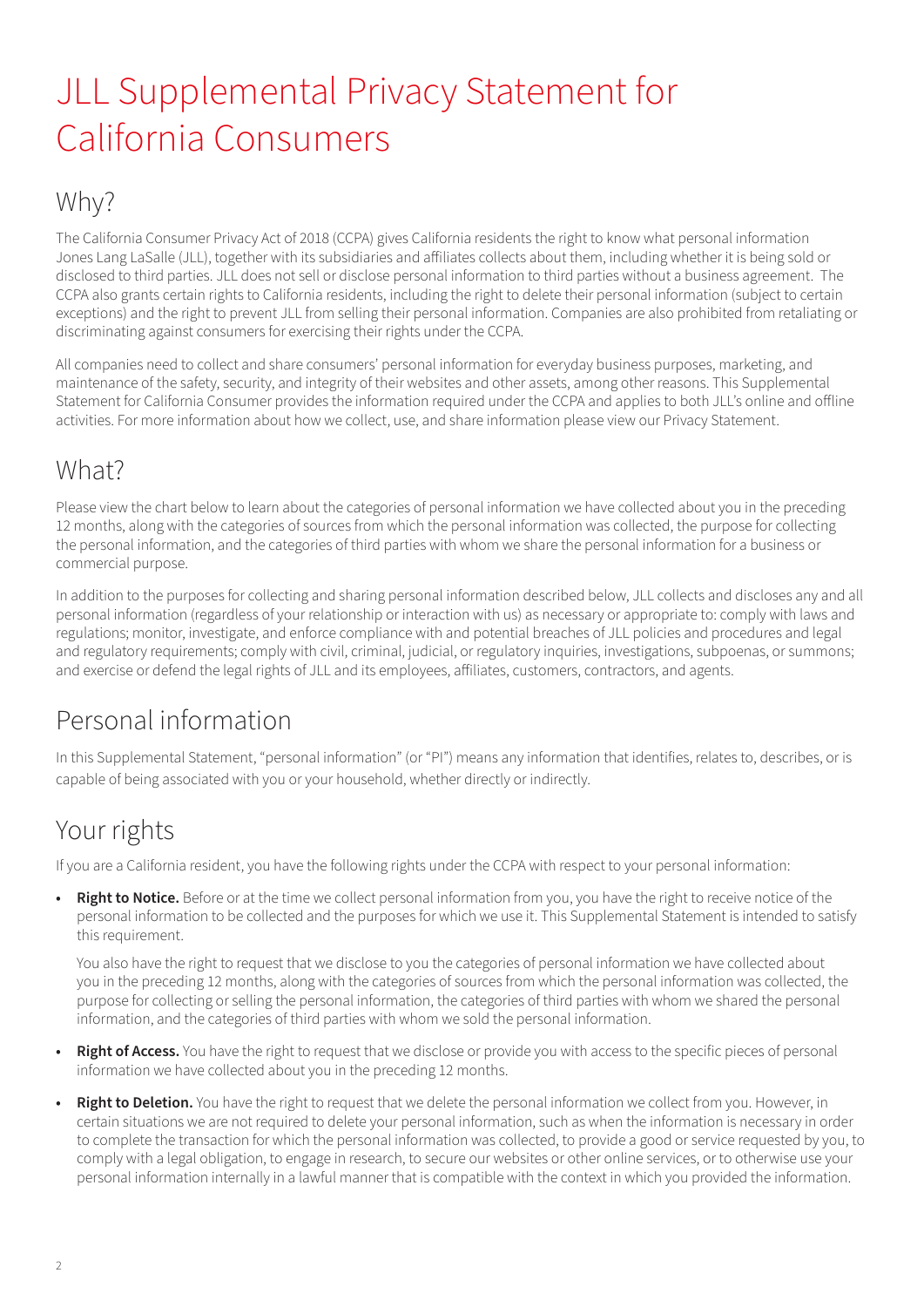- **• Right to Opt-Out of the Sale of Personal Information.** JLL does not sell your personal information as the term is defined based on our understanding of the CCPA. We have not sold any personal information to third parties for business or commercial purposes in the 12 months prior to the effective date of this Supplemental Privacy Statement. We do share personal information with third parties for business and commercial purposes including without limitation advertising and marketing based on Users online activities over time and across different sites, services and devices.
- **• Right Not to Be Subject to Discrimination.** You have the right to be free from discrimination or retaliation for exercising any of your rights under the CCPA as described above.

You can exercise your rights by calling toll-free 833-906-2120 or by emailing privacy-am@am.jll.com

#### Verification

We value the security and confidentiality of your personal information. Therefore, if you exercise your right to notice, right of access, or right to deletion, we must first verify your identify to make sure that you are the person about whom we have collected personal information. We verify every request carefully.

- Along with your request, we ask that you provide us with a scanned copy of your government-issued ID, driver's license or utility bill (from the last 3 months); for verification purposes.
- When all of your household members jointly submit a request, we ask that each of you provide us with a scanned copy of your government-issued ID, driver's license or utility bill (from the last 3 months); for verification purposes.

You may also authorize someone else to submit these requests on your behalf. To do so, you may designate directly with us another person who may act on your behalf by such as providing us with a notarized copy of power of attorney, or ask the authorized agent (lawyer) to provide us with a copy of your written permission and a scanned copy of their own government-issued ID.

#### Contact us

Call toll-free 833-906-2120 or email us at privacy-am@am.jll.com to contact us with questions regarding this Supplemental Statement. California residents who are unable to review or access this Supplemental Privacy Statement due to a disability may call toll-free 833-906-2120 to access this Supplemental Privacy Statement in an alternative format.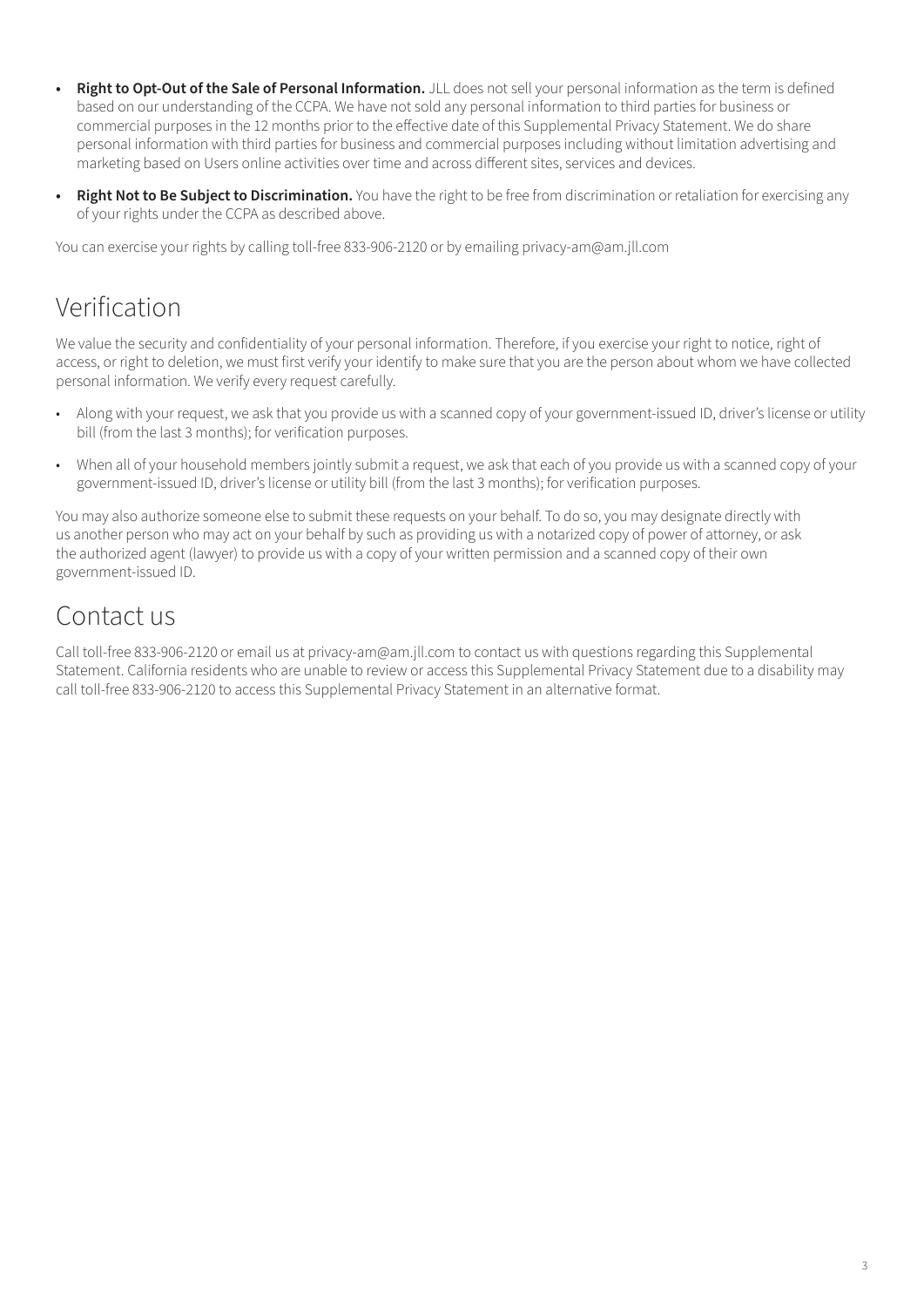| <b>Category of Personal</b><br><b>Information Collected</b>                                                                                                                         | <b>Sources of the Category of</b><br><b>Personal Information</b>                                                                                                                                                                                                                                                                                                                                                                                                                                                                                                                                                                                                                                                                                                                                                                                                                                                                                                                                                                                                                                                                                                                                                                                                                                                                                                                                                                                                                                                                  | <b>Purposes for Collecting</b><br>the Category of<br><b>Personal Information</b>                                                                                                                                                                                                                                                                                                                                                                                                                                                                                                                                                                                                                                                                                                                                                                                                                                                                                                                                                                                                                                                                 | <b>Third Parties With Whom</b><br>We Share the Category of<br><b>Personal Information</b><br>for a Business or<br><b>Commercial Purpose</b>                                                                                                                                                                                                                                                                                                                                                                                                                                                                                                                                                                                                                                                                                                                                                                                                                                                                                                                                                                                                                                                                                                                                                                                                                                                                                                |
|-------------------------------------------------------------------------------------------------------------------------------------------------------------------------------------|-----------------------------------------------------------------------------------------------------------------------------------------------------------------------------------------------------------------------------------------------------------------------------------------------------------------------------------------------------------------------------------------------------------------------------------------------------------------------------------------------------------------------------------------------------------------------------------------------------------------------------------------------------------------------------------------------------------------------------------------------------------------------------------------------------------------------------------------------------------------------------------------------------------------------------------------------------------------------------------------------------------------------------------------------------------------------------------------------------------------------------------------------------------------------------------------------------------------------------------------------------------------------------------------------------------------------------------------------------------------------------------------------------------------------------------------------------------------------------------------------------------------------------------|--------------------------------------------------------------------------------------------------------------------------------------------------------------------------------------------------------------------------------------------------------------------------------------------------------------------------------------------------------------------------------------------------------------------------------------------------------------------------------------------------------------------------------------------------------------------------------------------------------------------------------------------------------------------------------------------------------------------------------------------------------------------------------------------------------------------------------------------------------------------------------------------------------------------------------------------------------------------------------------------------------------------------------------------------------------------------------------------------------------------------------------------------|--------------------------------------------------------------------------------------------------------------------------------------------------------------------------------------------------------------------------------------------------------------------------------------------------------------------------------------------------------------------------------------------------------------------------------------------------------------------------------------------------------------------------------------------------------------------------------------------------------------------------------------------------------------------------------------------------------------------------------------------------------------------------------------------------------------------------------------------------------------------------------------------------------------------------------------------------------------------------------------------------------------------------------------------------------------------------------------------------------------------------------------------------------------------------------------------------------------------------------------------------------------------------------------------------------------------------------------------------------------------------------------------------------------------------------------------|
| <b>Commercial Information</b><br>Including records of<br>personal property,<br>products or services<br>purchased, obtained or<br>considered, real estate<br>interests & preferences | • You (directly from consumer).<br>• Public records.<br>Third parties who provide digital<br>marketing and analytics services<br>for us using cookies and similar<br>technologies that contain a unique<br>identifier, such as an advertising ID.<br>• Authorized/legal representatives.<br>Payment processors and other<br>$\bullet$<br>financial institutions.<br>• Third parties who assist with<br>fraud prevention, detection,<br>and mitigation.<br>• Consumer reporting agencies and<br>other third parties who verify the<br>information you provide.<br>Third parties that provide<br>$\bullet$<br>access to information you make<br>publicly available, such as social<br>media platforms.<br>• Your computer and mobile devices<br>(automatically) when you visit<br>or interact with our websites,<br>applications, and online platforms.<br>• Cookies, web beacons, and similar<br>technologies (automatically)<br>when you visit our websites or<br>third-party websites.<br>• Third party advertising partners<br>and other third parties who<br>provide digital marketing services.<br>• Third parties who provide website<br>and online security services.<br>• When you contact or visit us<br>(automatically), such as when we<br>record calls to our call center or<br>use CCTV cameras.<br>• Your mobile devices and other<br>internet-connected devices<br>and applications (automatically).<br>• We draw inferences from the<br>information we collect from<br>and about you, such as<br>your preferences. | • Determine product<br>and service eligibility<br>and coverage.<br>• Provide our products<br>and services to you.<br>· Administer, manage,<br>analyze, and improve our<br>products and services.<br>• Issue invoices and<br>collect payments.<br>• Fulfill payment obligations.<br>• Communicate with you<br>regarding our products,<br>and services.<br>• Procure vendor/supplier<br>products and services,<br>including to manage<br>and satisfy related<br>vendor/supplier<br>contractual obligations.<br>• Analyze and better<br>understand your needs,<br>preferences, and interests.<br>• Conduct internal<br>business analysis and<br>market research.<br>• Advertising and product<br>promotion, including to<br>contact you regarding<br>products, services, and<br>topics that may be of<br>interest to you.<br>• Engage in joint<br>marketing initiatives.<br>• Comply with legal and<br>regulatory obligations.<br>• To identify you and your<br>device(s) for any/all<br>purposes identified above,<br>including to monitor your<br>use of and interactions<br>with products, services,<br>and advertisements for<br>such purposes. | · JLL employees who require it<br>to perform their jobs.<br>• Other entities of the JLL group<br>help us deliver our services.<br>• Authorized/legal representatives.<br>Third parties with whom we<br>have joint marketing and<br>similar arrangements.<br>• Third parties who provide product<br>fulfillment services in connection<br>with our products and services.<br>Payment processors, financial<br>$\bullet$<br>institutions, and others as needed<br>to complete transactions and for<br>authentication, security, and<br>fraud prevention.<br>• Third parties who deliver our<br>communications, such as the<br>postal service and couriers.<br>• Other third parties as necessary<br>to complete transactions and<br>provide our products/services.<br>• Third parties who provide<br>marketing and data analytics<br>services, such as social media<br>platforms used to deliver<br>our ads, website/email<br>optimization providers, email<br>marketing vendors, and data<br>analytics vendors.<br>Third party network<br>advertising partners.<br>• Third parties who assist with<br>our information technology and<br>security programs.<br>• Third parties who assist with<br>fraud prevention, detection,<br>and mitigation.<br>• Consumer reporting agencies.<br>Our lawyers, auditors,<br>$\bullet$<br>and consultants.<br>Legal and regulatory bodies<br>$\bullet$<br>and other third parties as<br>required by law. |
| <b>Contact details</b><br>Name, address, email,<br>telephone number                                                                                                                 | • You (directly from consumer).<br>Authorized/legal representatives.<br>$\bullet$<br>Payment processors and other<br>$\bullet$<br>financial institutions.<br>• Third parties who assist with<br>fraud prevention, detection,<br>and mitigation.<br>• Consumer reporting agencies and<br>other third parties who verify the<br>information you provide.<br>• Your mobile devices.                                                                                                                                                                                                                                                                                                                                                                                                                                                                                                                                                                                                                                                                                                                                                                                                                                                                                                                                                                                                                                                                                                                                                  | • Determine product<br>and service eligibility<br>and coverage.<br>• Provide our products and<br>services to you.<br>• Administer, manage,<br>analyze, and improve our<br>products and services.<br>• Issue invoices and<br>collect payments.<br>• Fulfill payment obligations.                                                                                                                                                                                                                                                                                                                                                                                                                                                                                                                                                                                                                                                                                                                                                                                                                                                                  | • JLL employees who require it to<br>perform their jobs.<br>• Other entities of the JLL group<br>help us deliver our services.<br>• Authorized/legal representatives.<br>Third parties with whom we<br>have joint marketing and<br>similar arrangements.<br>Third parties who provide product<br>$\bullet$<br>fulfillment services in connection<br>with our products and services.                                                                                                                                                                                                                                                                                                                                                                                                                                                                                                                                                                                                                                                                                                                                                                                                                                                                                                                                                                                                                                                        |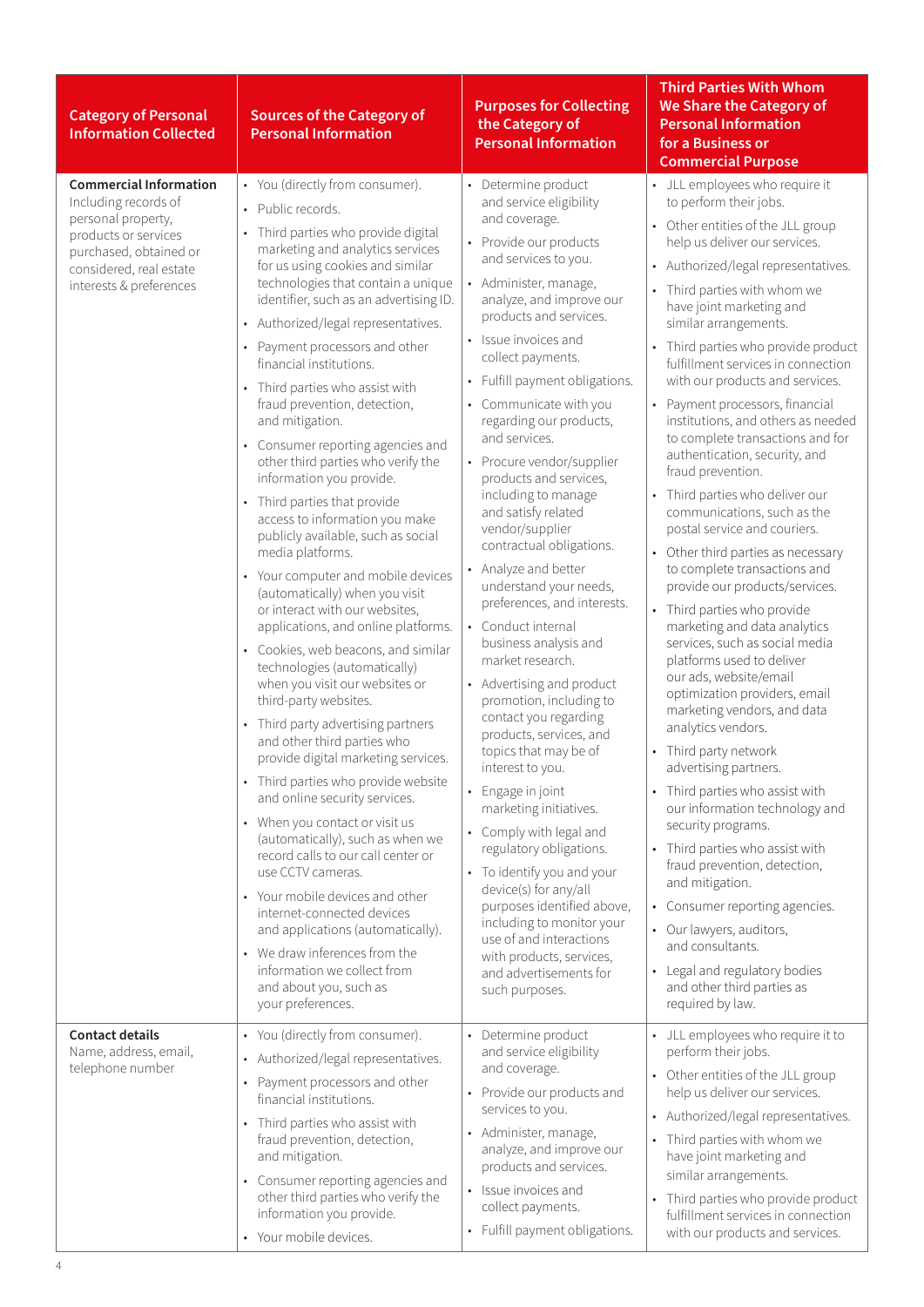| <b>Category of Personal</b><br><b>Information Collected</b>                                                                                                              | <b>Sources of the Category of</b><br><b>Personal Information</b>                                                                                                  | <b>Purposes for Collecting</b><br>the Category of<br><b>Personal Information</b>                                                                                                                                                                                                                                                                                                                                                                                                                                                                                                                                                                                                                                                                                                                                                                                                                                                                                                                                                                                                                                                                                                                                                                                                                                                        | <b>Third Parties With Whom</b><br>We Share the Category of<br><b>Personal Information</b><br>for a Business or<br><b>Commercial Purpose</b>                                                                                                                                                                                                                                                                                                                                                                                                                                                                                                                                                                                                                                                                                                                                                                                                                                                                                                |
|--------------------------------------------------------------------------------------------------------------------------------------------------------------------------|-------------------------------------------------------------------------------------------------------------------------------------------------------------------|-----------------------------------------------------------------------------------------------------------------------------------------------------------------------------------------------------------------------------------------------------------------------------------------------------------------------------------------------------------------------------------------------------------------------------------------------------------------------------------------------------------------------------------------------------------------------------------------------------------------------------------------------------------------------------------------------------------------------------------------------------------------------------------------------------------------------------------------------------------------------------------------------------------------------------------------------------------------------------------------------------------------------------------------------------------------------------------------------------------------------------------------------------------------------------------------------------------------------------------------------------------------------------------------------------------------------------------------|--------------------------------------------------------------------------------------------------------------------------------------------------------------------------------------------------------------------------------------------------------------------------------------------------------------------------------------------------------------------------------------------------------------------------------------------------------------------------------------------------------------------------------------------------------------------------------------------------------------------------------------------------------------------------------------------------------------------------------------------------------------------------------------------------------------------------------------------------------------------------------------------------------------------------------------------------------------------------------------------------------------------------------------------|
|                                                                                                                                                                          |                                                                                                                                                                   | • Communicate with you<br>regarding our products,<br>and services.<br>• Procure vendor/supplier<br>products and services,<br>including to manage<br>and satisfy related<br>vendor/supplier<br>contractual obligations.<br>• Analyze and better understand<br>your needs, preferences,<br>and interests.<br>• Conduct internal<br>business analysis<br>and market research.<br>• Advertising and product<br>promotion, including to<br>contact you regarding<br>products, services, and topics<br>that may be of interest to you.<br>• Engage in joint<br>marketing initiatives.<br>• Administer, provide access<br>to, monitor, and secure our<br>information technology<br>systems, websites,<br>applications, databases,<br>and devices.<br>• Provide access to,<br>monitor, and secure our<br>facilities, equipment, and<br>other property.<br>• Detect security<br>incidents and other fraudulent<br>activity.<br>• Monitor, investigate, and<br>enforce compliance with our<br>policies, product/service<br>terms and conditions,<br>and legal and regulatory<br>requirements.<br>• Comply with legal and<br>regulatory obligations.<br>• To identify you and your<br>device(s) for any/all purposes<br>identified above, including<br>to monitor your use of and<br>interactions with products and<br>services for such purposes. | • Payment processors, financial<br>institutions, and others<br>as needed to complete<br>transactions and for<br>authentication, security, and<br>fraud prevention.<br>• Third parties who deliver our<br>communications, such as the<br>postal service and couriers.<br>Other third parties as necessary<br>$\bullet$<br>to complete transactions and<br>provide our products/services<br>• Third parties who provide<br>marketing and data analytics<br>services, such as social media<br>platforms used to deliver<br>our ads, website/email<br>optimization providers, email<br>marketing vendors, and data<br>analytics vendors.<br>• Third party network<br>advertising partners.<br>• Third parties who assist with<br>our information technology and<br>security programs.<br>• Third parties who assist with<br>fraud prevention, detection,<br>and mitigation.<br>• Consumer reporting agencies.<br>• Our lawyers, auditors,<br>and consultants.<br>Legal and regulatory bodies and<br>other third parties as required<br>by law. |
| <b>Financial Information</b><br>Including bank account<br>number, credit or debit card<br>number, payment amounts,<br>financial means or other<br>financial information. | • You (directly from consumer).<br>Public records.<br>$\bullet$<br>• Authorized/legal representatives,<br>Payment processors and other<br>financial institutions. | • Issue invoices and<br>collect payments.<br>• Fulfill payment obligations<br>• Analyze and better understand<br>your needs, preferences,<br>and interests                                                                                                                                                                                                                                                                                                                                                                                                                                                                                                                                                                                                                                                                                                                                                                                                                                                                                                                                                                                                                                                                                                                                                                              | • JLL employees who require it to<br>perform their jobs.<br>• Other entities of the JLL group<br>help us deliver our services.<br>• Authorized/legal<br>representatives,                                                                                                                                                                                                                                                                                                                                                                                                                                                                                                                                                                                                                                                                                                                                                                                                                                                                   |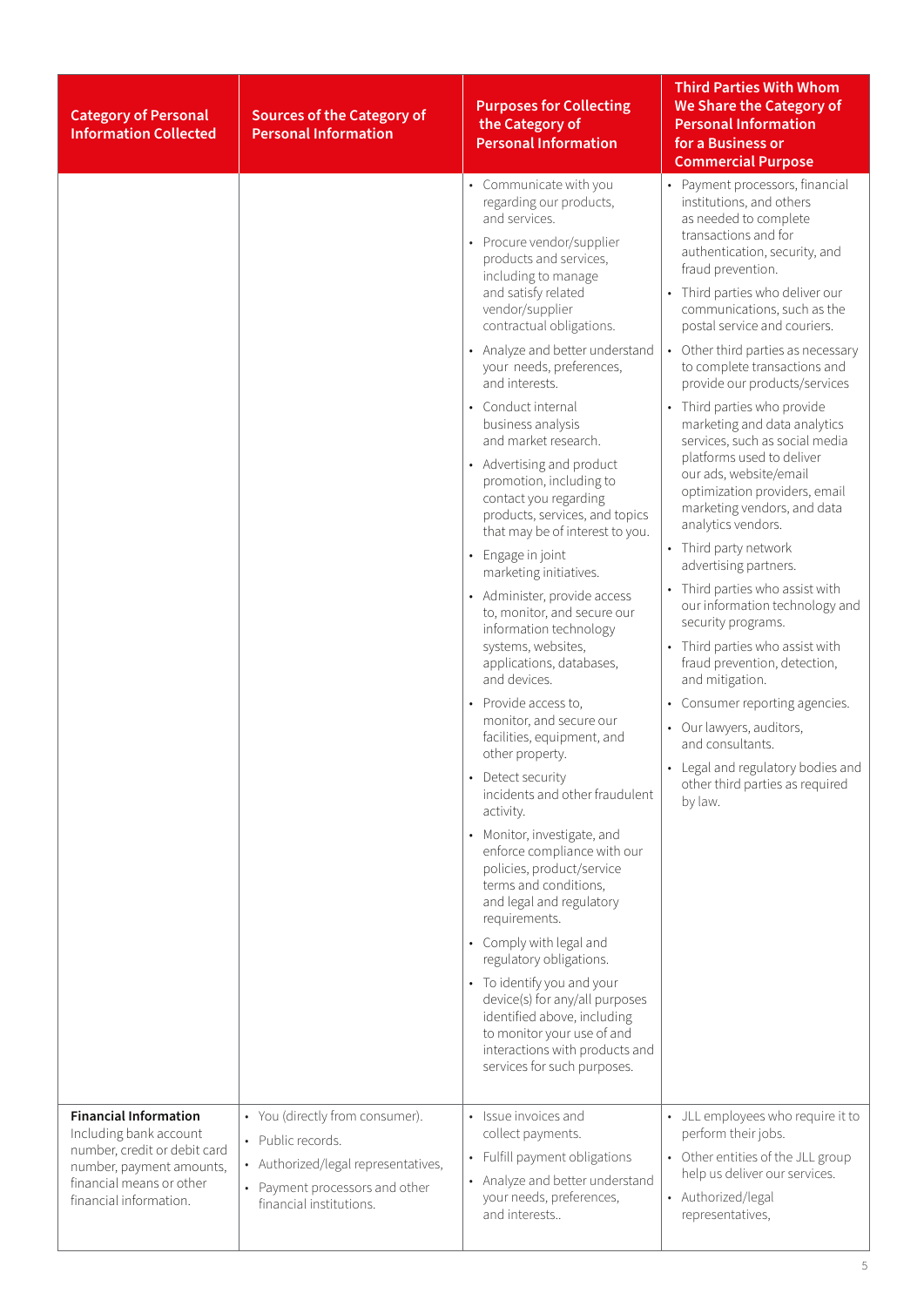| <b>Category of Personal</b><br><b>Information Collected</b>                                                                                                                | <b>Sources of the Category of</b><br><b>Personal Information</b>                                                                                                                                                                                                                                                                                                                                               | <b>Purposes for Collecting</b><br>the Category of<br><b>Personal Information</b>                                                                                                                                                                                                                                       | <b>Third Parties With Whom</b><br>We Share the Category of<br><b>Personal Information</b><br>for a Business or<br><b>Commercial Purpose</b>                                                                                                                                                                                                                                                                                                                                                                                                                                                                                                                |
|----------------------------------------------------------------------------------------------------------------------------------------------------------------------------|----------------------------------------------------------------------------------------------------------------------------------------------------------------------------------------------------------------------------------------------------------------------------------------------------------------------------------------------------------------------------------------------------------------|------------------------------------------------------------------------------------------------------------------------------------------------------------------------------------------------------------------------------------------------------------------------------------------------------------------------|------------------------------------------------------------------------------------------------------------------------------------------------------------------------------------------------------------------------------------------------------------------------------------------------------------------------------------------------------------------------------------------------------------------------------------------------------------------------------------------------------------------------------------------------------------------------------------------------------------------------------------------------------------|
|                                                                                                                                                                            | • Third parties who assist with<br>fraud prevention, detection, and<br>mitigation.<br>• Consumer reporting agencies and<br>other third parties who verify the<br>information you provide.                                                                                                                                                                                                                      | • Conduct internal business<br>analysis and market<br>research.<br>• Comply with legal and<br>regulatory obligations.<br>• To identify you and your<br>device(s) for any/all<br>purposes identified above,<br>including to monitor your<br>use of and interactions with<br>products and services for<br>such purposes. | • Third parties who provide product<br>fulfillment services in connection<br>with our products and services.<br>Payment processors, financial<br>$\bullet$<br>institutions, and others as needed<br>to complete transactions and for<br>authentication, security, and<br>fraud prevention.<br>Other third parties as necessary<br>to complete transactions and<br>provide our products/services<br>• Third parties who assist with<br>fraud prevention, detection,<br>and mitigation.<br>• Consumer reporting agencies.<br>• Our lawyers, auditors,<br>and consultants.<br>• Legal and regulatory bodies and<br>other third parties as required<br>by law. |
| <b>Identification data</b><br>Date of birth, proof of<br>residency, government<br>issued ID, driver's license<br>number, passport number,<br>or other similar identifiers. | • You (directly from consumer).<br>Authorized/legal representatives,<br>$\bullet$<br>• Third parties who assist with<br>fraud prevention, detection,<br>and mitigation.<br>• Consumer reporting agencies and<br>other third parties who verify the<br>information you provide.<br>• When you contact or visit us<br>(automatically), such as when we<br>record calls to our call center or<br>use CCTV cameras | • Fulfill payment obligations.<br>• Administer, provide access<br>to, monitor, and secure our<br>information technology<br>systems, websites,<br>applications, databases,<br>and devices.<br>• Comply with legal and<br>regulatory obligations.                                                                        | • JLL employees who require it to<br>perform their jobs.<br>• Other entities of the JLL group<br>help us deliver our services.<br>• Authorized/legal representatives,<br>Payment processors, financial<br>institutions, and others as needed<br>to complete transactions and for<br>authentication, security, and<br>fraud prevention.<br>• Third parties who assist with fraud<br>prevention, detection,<br>and mitigation.<br>• Consumer reporting agencies.<br>• Our lawyers, auditors,<br>and consultants.<br>• Legal and regulatory bodies and<br>other third parties as required<br>by law.                                                          |
| <b>Location Data</b><br>Your phones<br>GPS location                                                                                                                        | • You (directly from consumer).<br>• Your computer and mobile devices<br>(automatically) when you visit or<br>interact with our websites,<br>• Your mobile devices and other<br>internet-connected devices and<br>applications (automatically).                                                                                                                                                                | • Determine product<br>and service eligibility<br>and coverage.<br>• Detect security<br>incidents and other<br>fraudulent activity.<br>• Monitor, investigate, and<br>enforce compliance with<br>our policies, product/<br>service terms and<br>conditions, and legal and<br>regulatory requirements.                  | • JLL employees who require it to<br>perform their jobs.<br>• Other entities of the JLL group<br>help us deliver our services.<br>Authorized/legal representatives,<br>$\bullet$<br>Third parties who provide product<br>fulfillment services in connection<br>with our products and services.<br>• Other third parties as necessary<br>to complete transactions and<br>provide our products/services                                                                                                                                                                                                                                                      |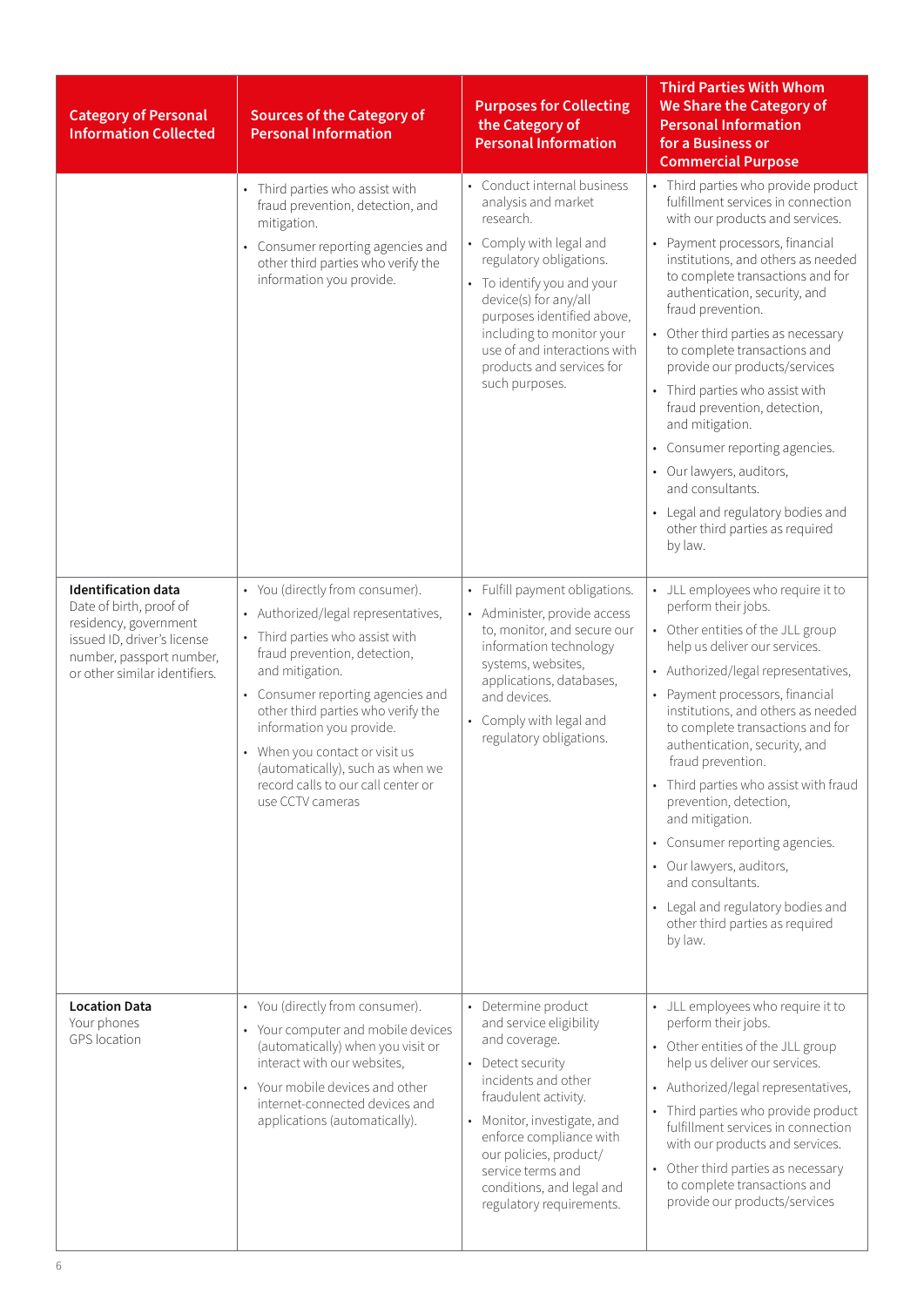| <b>Category of Personal</b><br><b>Information Collected</b>                                                                                                                                                                                                                                                                                                       | <b>Sources of the Category of</b><br><b>Personal Information</b>                                                                                                                                                                                                                                                                                                                                                                                                                                                                                                                                                                                                                                                                                                                                                                                                                                                                                                                        | <b>Purposes for Collecting</b><br>the Category of<br><b>Personal Information</b>                                                                                                                                                                                                                                                                                                                                                                                                                                                                                                                                                                                                                                                                                                                                                                                                                                                                                                                                                                                           | <b>Third Parties With Whom</b><br>We Share the Category of<br><b>Personal Information</b><br>for a Business or<br><b>Commercial Purpose</b>                                                                                                                                                                                                                                                                                                                                                                                                                                                                                                                                                                                                                                                                                                                         |
|-------------------------------------------------------------------------------------------------------------------------------------------------------------------------------------------------------------------------------------------------------------------------------------------------------------------------------------------------------------------|-----------------------------------------------------------------------------------------------------------------------------------------------------------------------------------------------------------------------------------------------------------------------------------------------------------------------------------------------------------------------------------------------------------------------------------------------------------------------------------------------------------------------------------------------------------------------------------------------------------------------------------------------------------------------------------------------------------------------------------------------------------------------------------------------------------------------------------------------------------------------------------------------------------------------------------------------------------------------------------------|----------------------------------------------------------------------------------------------------------------------------------------------------------------------------------------------------------------------------------------------------------------------------------------------------------------------------------------------------------------------------------------------------------------------------------------------------------------------------------------------------------------------------------------------------------------------------------------------------------------------------------------------------------------------------------------------------------------------------------------------------------------------------------------------------------------------------------------------------------------------------------------------------------------------------------------------------------------------------------------------------------------------------------------------------------------------------|---------------------------------------------------------------------------------------------------------------------------------------------------------------------------------------------------------------------------------------------------------------------------------------------------------------------------------------------------------------------------------------------------------------------------------------------------------------------------------------------------------------------------------------------------------------------------------------------------------------------------------------------------------------------------------------------------------------------------------------------------------------------------------------------------------------------------------------------------------------------|
| <b>Network Activity Data</b>                                                                                                                                                                                                                                                                                                                                      | • Third parties who provide digital                                                                                                                                                                                                                                                                                                                                                                                                                                                                                                                                                                                                                                                                                                                                                                                                                                                                                                                                                     | • To identify you and your<br>device(s) for any/all<br>purposes identified above,<br>including to monitor your<br>use of and interactions with<br>products and services for<br>such purposes.<br>• Determine product                                                                                                                                                                                                                                                                                                                                                                                                                                                                                                                                                                                                                                                                                                                                                                                                                                                       | • Third parties who assist with<br>our information technology and<br>security programs.<br>• Third parties who assist with fraud<br>prevention, detection,<br>and mitigation.<br>• Our lawyers, auditors,<br>and consultants.<br>Legal and regulatory bodies and<br>other third parties as required<br>by law.<br>• JLL employees who require it to                                                                                                                                                                                                                                                                                                                                                                                                                                                                                                                 |
| Internet or other electronic<br>network activity information,<br>such as browsing history,<br>search history, cookie<br>data, referring/exiting<br>URL, clickstream data,<br>time spent on webpage or<br>advertisement, and other<br>information regarding an<br>individual's interaction<br>with an internet website,<br>application, email<br>or advertisement. | marketing and analytics services<br>for us using cookies and similar<br>technologies that contain a unique<br>identifier, such as an advertising ID.<br>Third parties that provide access<br>$\bullet$<br>to information you make<br>publicly available, such as social<br>media platforms.<br>• Your computer and mobile devices<br>(automatically) when you visit<br>or interact with our websites,<br>applications, and online platforms.<br>• Cookies, web beacons, and similar<br>technologies (automatically)<br>when you visit our websites or<br>third-party websites.<br>• Third party advertising partners<br>and other third parties who<br>provide digital marketing services.<br>• Third parties who provide website<br>and online security services.<br>• Your mobile devices and other<br>internet-connected devices and<br>applications (automatically).<br>• We draw inferences from the<br>information we collect from<br>and about you, such as<br>your preferences. | and service eligibility<br>and coverage.<br>• Provide our products<br>and services to you.<br>· Administer, manage,<br>analyze, and improve our<br>products and services.<br>• Analyze and better<br>understand your needs,<br>preferences, and interests.<br>• Conduct internal<br>business analysis and<br>market research.<br>• Advertising and product<br>promotion, including to<br>contact you regarding<br>products, services, and<br>topics that may be of<br>interest to you.<br>• Administer, provide access<br>to, monitor, and secure our<br>information technology<br>systems, websites,<br>applications, databases,<br>and devices.<br>• Monitor, investigate, and<br>enforce compliance with<br>our policies, product/<br>service terms and<br>conditions, and legal and<br>regulatory requirements.<br>• Comply with legal and<br>regulatory obligations.<br>• To identify you and your<br>device(s) for any/all<br>purposes identified above,<br>including to monitor your<br>use of and interactions with<br>products and services for<br>such purposes. | perform their jobs.<br>• Other entities of the JLL group<br>help us deliver our services.<br>Authorized/legal representatives,<br>Third parties with whom we<br>have joint marketing and<br>similar arrangements.<br>• Third parties who provide product<br>fulfillment services in connection<br>with our products and services.<br>Other third parties as necessary<br>to complete transactions and<br>provide our products/services<br>Third parties who provide<br>marketing and data analytics<br>services, such as social media<br>platforms used to deliver<br>our ads, website/email<br>optimization providers, email<br>marketing vendors, and data<br>analytics vendors.<br>• Third party network advertising<br>partners.<br>Our lawyers, auditors, and<br>consultants.<br>Legal and regulatory bodies and<br>other third parties as required by<br>law. |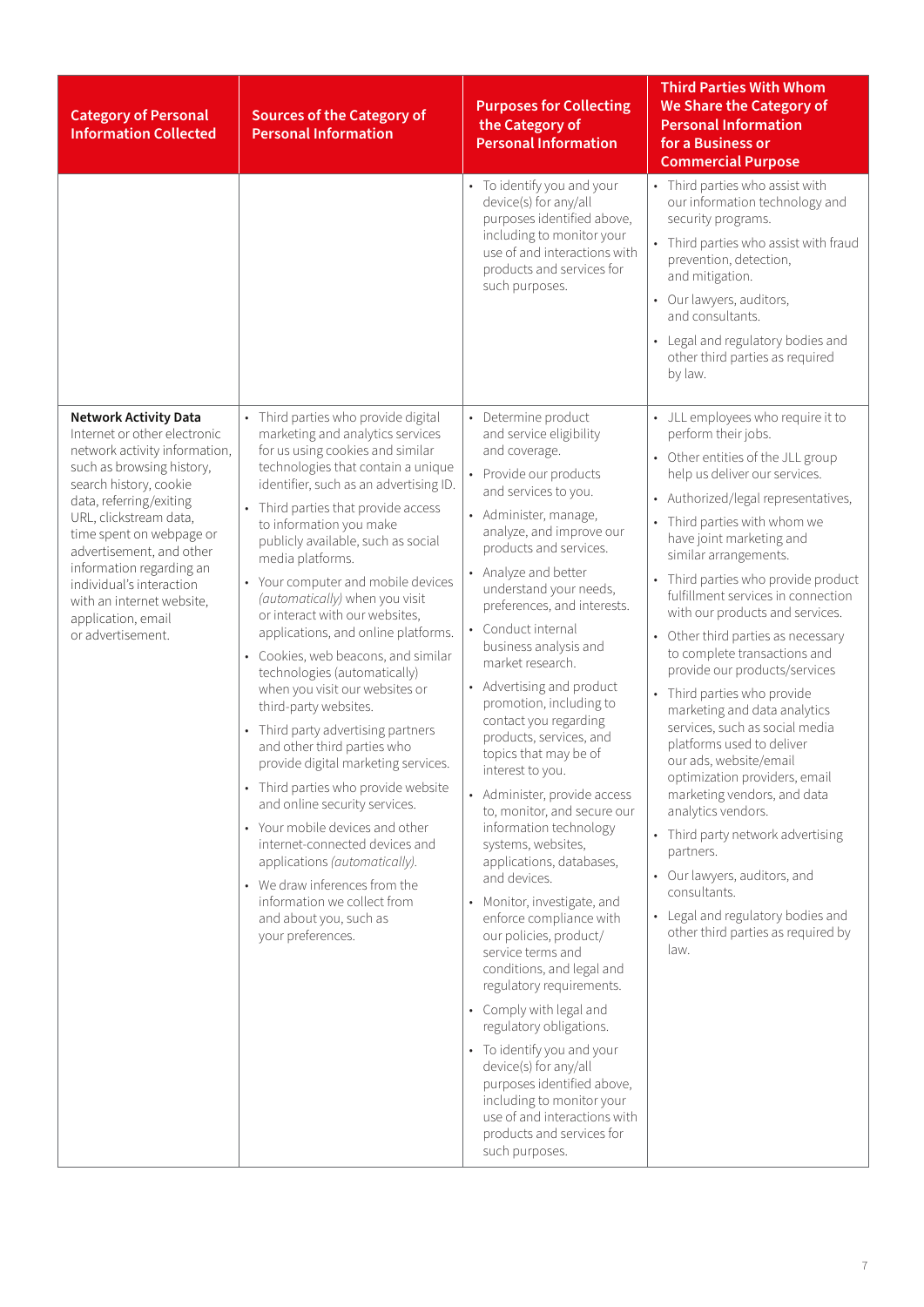| <b>Category of Personal</b><br><b>Information Collected</b>                                                       | <b>Sources of the Category of</b><br><b>Personal Information</b>                                                                                                                                                                                                                                                                                                                                     | <b>Purposes for Collecting</b><br>the Category of<br><b>Personal Information</b>                                                                                                                                                                                                                                                                                                                                                                                                                                                               | <b>Third Parties With Whom</b><br>We Share the Category of<br><b>Personal Information</b><br>for a Business or<br><b>Commercial Purpose</b>                                                                                                                                                                                                                                                                                                                                                                                                                                                                                                                                                                                                                                                                                                                                                                                                                                                                                                                                                    |
|-------------------------------------------------------------------------------------------------------------------|------------------------------------------------------------------------------------------------------------------------------------------------------------------------------------------------------------------------------------------------------------------------------------------------------------------------------------------------------------------------------------------------------|------------------------------------------------------------------------------------------------------------------------------------------------------------------------------------------------------------------------------------------------------------------------------------------------------------------------------------------------------------------------------------------------------------------------------------------------------------------------------------------------------------------------------------------------|------------------------------------------------------------------------------------------------------------------------------------------------------------------------------------------------------------------------------------------------------------------------------------------------------------------------------------------------------------------------------------------------------------------------------------------------------------------------------------------------------------------------------------------------------------------------------------------------------------------------------------------------------------------------------------------------------------------------------------------------------------------------------------------------------------------------------------------------------------------------------------------------------------------------------------------------------------------------------------------------------------------------------------------------------------------------------------------------|
| <b>Professional Information</b><br>An individual's professional<br>information, for example<br>director positions | • You (directly from consumer).<br>• Public records.<br>• Authorized/legal representatives,<br>• Consumer reporting agencies and<br>other third parties who verify the<br>information you provide.                                                                                                                                                                                                   | • Determine product<br>and service eligibility<br>and coverage.<br>Provide our products and<br>$\bullet$<br>services to you.<br>• Analyze and better<br>understand your needs,<br>preferences, and interests.<br>• Conduct internal<br>business analysis and<br>market research.<br>• Advertising and product<br>promotion, including to<br>contact you regarding<br>products, services, and<br>topics that may be of<br>interest to you.<br>• Engage in joint<br>marketing initiatives.<br>• Comply with legal and<br>regulatory obligations. | • JLL employees who require it to<br>perform their jobs.<br>• Other entities of the JLL group<br>help us deliver our services.<br>• Authorized/legal representatives,<br>Third parties who provide product<br>fulfillment services in connection<br>with our products and services.<br>• Third parties who deliver our<br>communications, such as the<br>postal service and couriers.<br>• Other third parties as necessary<br>to complete transactions and<br>provide our products/services<br>• Third parties who provide<br>marketing and data analytics<br>services, such as social media<br>platforms used to deliver our<br>ads, website/email optimization<br>providers, email marketing<br>vendors, and data analytics<br>vendors.<br>• Third parties who assist with<br>our information technology and<br>security programs.<br>• Third parties who assist with<br>fraud prevention, detection, and<br>mitigation.<br>• Consumer reporting agencies.<br>• Our lawyers, auditors, and<br>consultants.<br>Legal and regulatory bodies and<br>other third parties as required<br>by law. |
| Tenant data<br>Consumption data or family<br>members                                                              | • You (directly from consumer).<br>• Public records.<br>Authorized/legal representatives,<br>• Third parties who assist with<br>fraud prevention, detection, and<br>mitigation.<br>• Consumer reporting agencies and<br>other third parties who verify the<br>information you provide.<br>• We draw inferences from the<br>information we collect from<br>and about you, such as your<br>preferences | Determine product and<br>$\bullet$<br>service eligibility and<br>coverage.<br>Provide our products and<br>services to you.<br>· Administer, manage,<br>analyze, and improve our<br>products and services.<br>• Issue invoices and collect<br>payments.<br>• Communicate with you<br>regarding our products, and<br>services.<br>• Analyze and better<br>understand your needs,<br>preferences, and interests.<br>• Conduct internal business<br>analysis and market<br>research.                                                               | · JLL employees who require it to<br>perform their jobs.<br>• Other entities of the JLL group<br>help us deliver our services.<br>• Authorized/legal representatives,<br>Third parties who provide product<br>fulfillment services in connection<br>with our products and services.<br>• Payment processors, financial<br>institutions, and others as needed<br>to complete transactions and for<br>authentication, security, and fraud<br>prevention.<br>Third parties who deliver our<br>communications, such as the<br>postal service and couriers.                                                                                                                                                                                                                                                                                                                                                                                                                                                                                                                                         |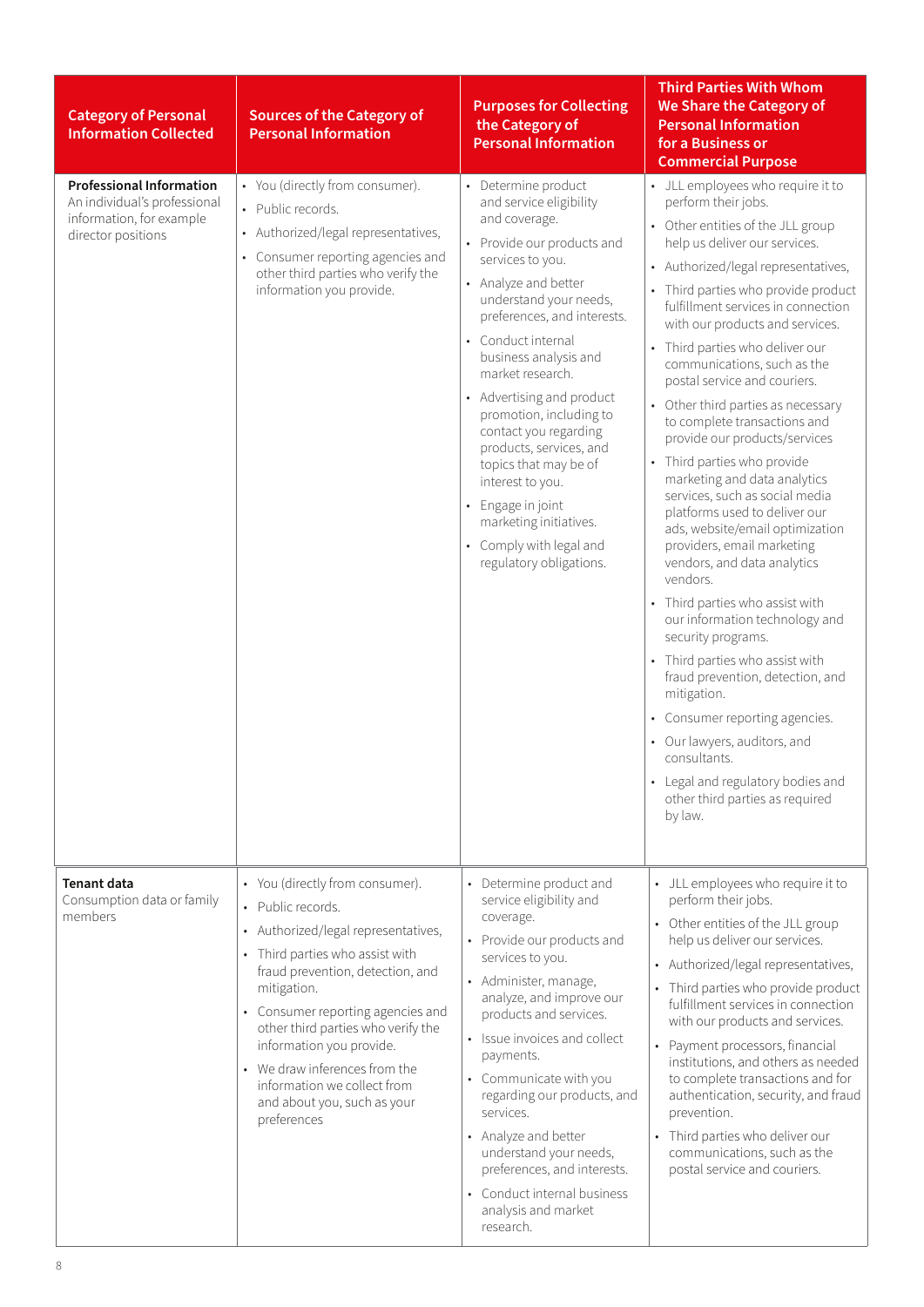| <b>Category of Personal</b><br><b>Information Collected</b>                                                                                                                             | <b>Sources of the Category of</b><br><b>Personal Information</b>                                                             | <b>Purposes for Collecting</b><br>the Category of<br><b>Personal Information</b>                                                                                                                                                                                                                                                                                                                                                                                                                                                                                                                                                                                                                                                                                                                                                                                                              | <b>Third Parties With Whom</b><br>We Share the Category of<br><b>Personal Information</b><br>for a Business or<br><b>Commercial Purpose</b>                                                                                                                                                                                                                                                                                                                                                                                                                                                                                                                                                                                                                            |
|-----------------------------------------------------------------------------------------------------------------------------------------------------------------------------------------|------------------------------------------------------------------------------------------------------------------------------|-----------------------------------------------------------------------------------------------------------------------------------------------------------------------------------------------------------------------------------------------------------------------------------------------------------------------------------------------------------------------------------------------------------------------------------------------------------------------------------------------------------------------------------------------------------------------------------------------------------------------------------------------------------------------------------------------------------------------------------------------------------------------------------------------------------------------------------------------------------------------------------------------|------------------------------------------------------------------------------------------------------------------------------------------------------------------------------------------------------------------------------------------------------------------------------------------------------------------------------------------------------------------------------------------------------------------------------------------------------------------------------------------------------------------------------------------------------------------------------------------------------------------------------------------------------------------------------------------------------------------------------------------------------------------------|
|                                                                                                                                                                                         |                                                                                                                              | • Advertising and product<br>promotion, including to<br>contact you regarding<br>products, services, and topics<br>that may be of interest to you.<br>• Administer, provide access<br>to, monitor, and secure our<br>information technology<br>systems, websites,<br>applications, databases, and<br>devices.<br>Provide access to, monitor,<br>and secure our facilities,<br>equipment, and other property.<br>Detect security incidents and<br>other fraudulent activity.<br>• Monitor, investigate, and<br>enforce compliance with our<br>policies, product/service terms<br>and conditions, and legal and<br>regulatory requirements.<br>• Comply with legal and<br>regulatory obligations.<br>• To identify you and your<br>device(s) for any/all purposes<br>identified above, including<br>to monitor your use of and<br>interactions with products and<br>services for such purposes. | • Other third parties as necessary<br>to complete transactions and<br>provide our products/services<br>• Third parties who assist with<br>our information technology<br>and security programs.<br>• Third parties who assist with<br>fraud prevention, detection,<br>and mitigation.<br>• Consumer reporting agencies.<br>• Our lawyers, auditors, and<br>consultants.<br>• Legal and regulatory bodies<br>and other third parties as<br>required by law.                                                                                                                                                                                                                                                                                                              |
| <b>Visual and voice recordings</b><br>Audio, electronic, visual,<br>such as customer service call<br>recordings, voice commands,<br>photographs, recordings from<br><b>CCTV</b> cameras | • When you contact or visit us<br>(automatically), such as when we<br>record calls to our call center or<br>use CCTV cameras | · Administer, manage, analyze,<br>and improve our products<br>and services.<br>• Analyze and better understand<br>your needs, preferences<br>and interests.<br>• Conduct internal<br>business analysis and market<br>research.<br>• Administer, provide access<br>to, monitor, and secure our<br>information technology<br>systems, websites,<br>applications, databases, and<br>devices.<br>Provide access to, monitor,<br>and secure our facilities,<br>equipment, and<br>other property.<br>Detect security<br>incidents and other fraudulent<br>activity.<br>• Monitor, investigate, and<br>enforce compliance with our<br>policies, product/service terms<br>and conditions, and legal and<br>regulatory requirements.                                                                                                                                                                   | · JLL employees who require it<br>to perform their jobs.<br>• Other entities of the JLL group<br>help us deliver our services.<br>• Authorized/legal<br>representatives,<br>• Third parties who provide<br>product fulfillment services in<br>connection with our products<br>and services.<br>• Other third parties as necessary<br>to complete transactions and<br>provide our products/services<br>• Third parties who assist with<br>our information technology<br>and security programs.<br>• Third parties who assist with<br>fraud prevention, detection,<br>and mitigation.<br>Consumer reporting agencies.<br>$\bullet$<br>• Our lawyers, auditors,<br>and consultants.<br>• Legal and regulatory bodies<br>and other third parties as<br>required<br>by law. |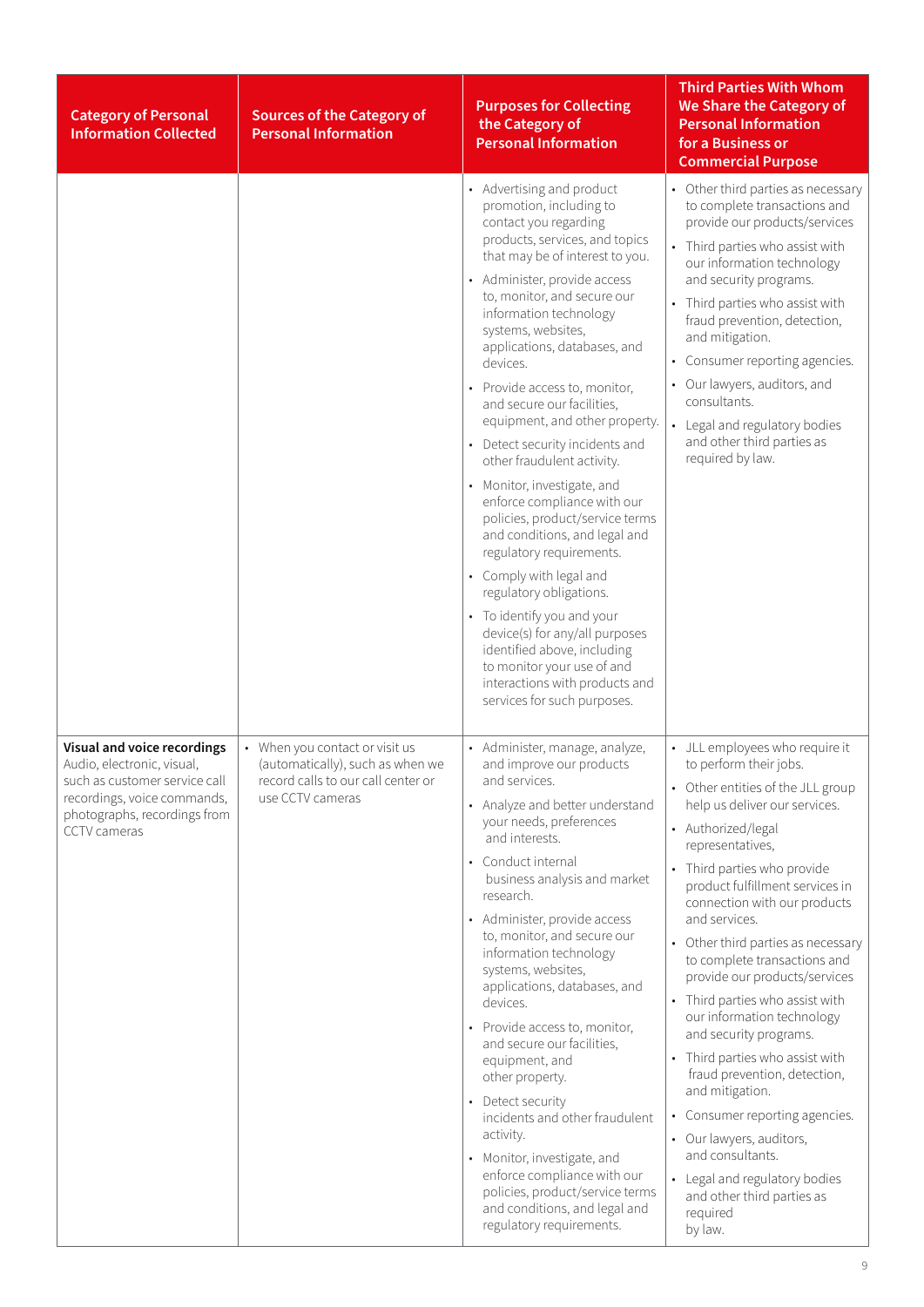| <b>Category of Personal</b><br><b>Information Collected</b>                                     | <b>Sources of the Category of</b><br><b>Personal Information</b>                                                                                                                                                                                                                        | <b>Purposes for Collecting</b><br>the Category of<br><b>Personal Information</b>                                                                                                                                                                                                                                                                                                                              | <b>Third Parties With Whom</b><br>We Share the Category of<br><b>Personal Information f</b><br>or a Business or<br><b>Commercial Purpose</b>                                                                                                                                                                                                                                                                                                                                                                                                                                                                                                                                                                                                                                         |
|-------------------------------------------------------------------------------------------------|-----------------------------------------------------------------------------------------------------------------------------------------------------------------------------------------------------------------------------------------------------------------------------------------|---------------------------------------------------------------------------------------------------------------------------------------------------------------------------------------------------------------------------------------------------------------------------------------------------------------------------------------------------------------------------------------------------------------|--------------------------------------------------------------------------------------------------------------------------------------------------------------------------------------------------------------------------------------------------------------------------------------------------------------------------------------------------------------------------------------------------------------------------------------------------------------------------------------------------------------------------------------------------------------------------------------------------------------------------------------------------------------------------------------------------------------------------------------------------------------------------------------|
| <b>Written Signature</b>                                                                        | • You (directly from consumer).                                                                                                                                                                                                                                                         | • Comply with legal and<br>regulatory obligations.<br>To identify you and your<br>device(s) for any/all purposes<br>identified above, including<br>to monitor your use of and<br>interactions with products and<br>services for such purposes.<br>• Issue invoices and                                                                                                                                        | · JLL employees who require it to                                                                                                                                                                                                                                                                                                                                                                                                                                                                                                                                                                                                                                                                                                                                                    |
| An individual's written<br>signature, such as a<br>signature on a contract or<br>lease document | Authorized/legal representatives,<br>Payment processors and other<br>financial institutions.<br>Third parties who assist with<br>fraud prevention, detection,<br>and mitigation.<br>• Consumer reporting agencies and<br>other third parties who verify the<br>information you provide. | collect payments.<br>• Fulfill payment obligations.<br>• Detect security<br>incidents and other<br>fraudulent activity.<br>• Monitor, investigate, and<br>enforce compliance with<br>our policies, product/<br>service terms and<br>conditions, and legal and<br>regulatory requirements.<br>• Comply with legal and<br>regulatory obligations.<br>• To identify you for any/all<br>purposes identified above | perform their jobs.<br>• Other entities of the JLL group<br>help us deliver our services.<br>• Authorized/legal representatives,<br>• Third parties who provide product<br>fulfillment services in connection<br>with our products and services.<br>• Payment processors, financial<br>institutions, and others as needed<br>to complete transactions and<br>for authentication, security, and<br>fraud prevention.<br>• Other third parties as necessary<br>to complete transactions and<br>provide our products/services<br>• Third parties who assist wit<br>fraud prevention, detection,<br>and mitigation.<br>• Consumer reporting agencies.<br>• Our lawyers, auditors,<br>and consultants.<br>• Legal and regulatory bodies and<br>other third parties as required<br>by law. |